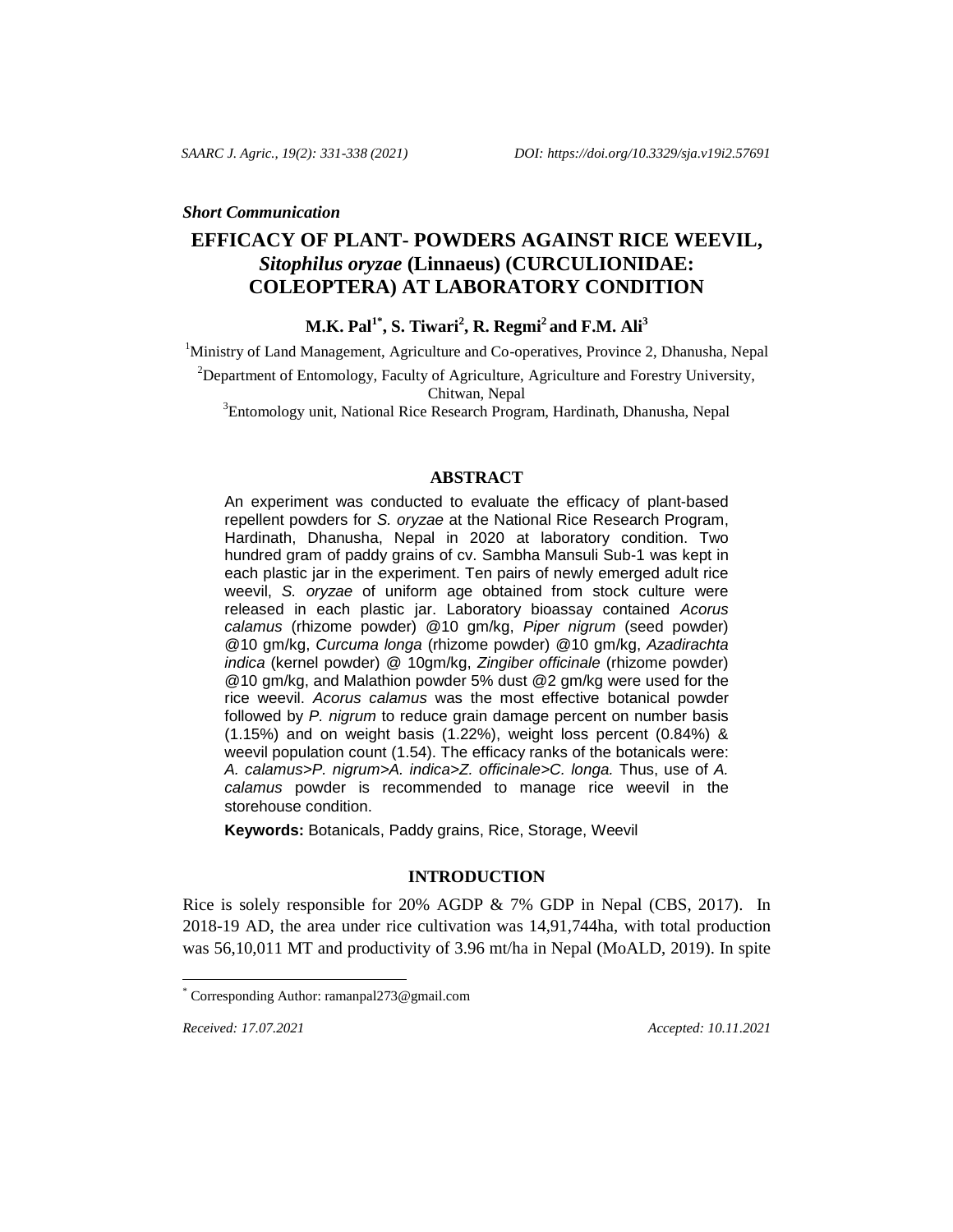of increasing productivity of rice in Nepal, demand is yet not fulfilled. This is due to many reasons and among them; post-harvest loss of harvested rice during storage is also a critical problem. Rice weevil is one of the severe damaging pests of cereal grains during storage (Neupane, 1995). In general, the losses (pre and post-harvest) due to pests have been estimated to be 15-20% (Neupane, 1995). Even 1% loss of rice grain during storage accounts for 56000MT annual loss which can feed 3,36,000 persons per year in Nepal (MoALD, 2019).

Nowadays, the main method of pest control of stored rice grain has been chemical, using phosphine (Hossain et al., 2014). These synthetic insecticides possess inherent toxicities that endanger the health of the farmers, consumers, and the environment (Prasannath, 2016). Similarly, Aluminium Phosphide and EDCT (Ethylene Dichloride & Carbon Tetrachloride) mixture is also widely using in Nepal (Neupane, 2018) but consumers do not realize their chemical residues in the stored grains.

Considering the negative effects of synthetic pesticides, botanical powders are quite promising as they are less poisonous to humans, biodegradable, and eco-friendly (Guzzoet al., 2006). Use botanical powders were found to be more effective to control insect pest (Pal et al., 2018). Out of 41 highly effective plant species for insect control, 23 species are in Nepal (Neupane, 2005). With the abundance of such plant species in Nepal, researchers have opportunities to find out plant-derived pesticides. Therefore, the present study was undertaken to explore the efficacy of some botanical powders to manage rice weevil in storage condition.

## **MATERIALS AND METHODS**

## **Research location**

The research was conducted at the Entomology Laboratory in the National Rice Research Program (NRRP), Hardinath, Dhanusha, Nepal from January to June 2020. The research station was located at a latitude  $26^047'46.5''N$  and longitude  $85^{\circ}$ 57'49.35"E and an altitude of 93.0 meters from the sea level.

#### **Experimental details**

The experiment was laid out in a Completely Randomized Design (CRD) with three replications. Total seven plant based repellent powders were used as treatments and are listed in Table 1. Newly emerged 10 pairs of fresh adult weevils (10males and 10females) were kept in each plastic jar at the time of beginning of experiment.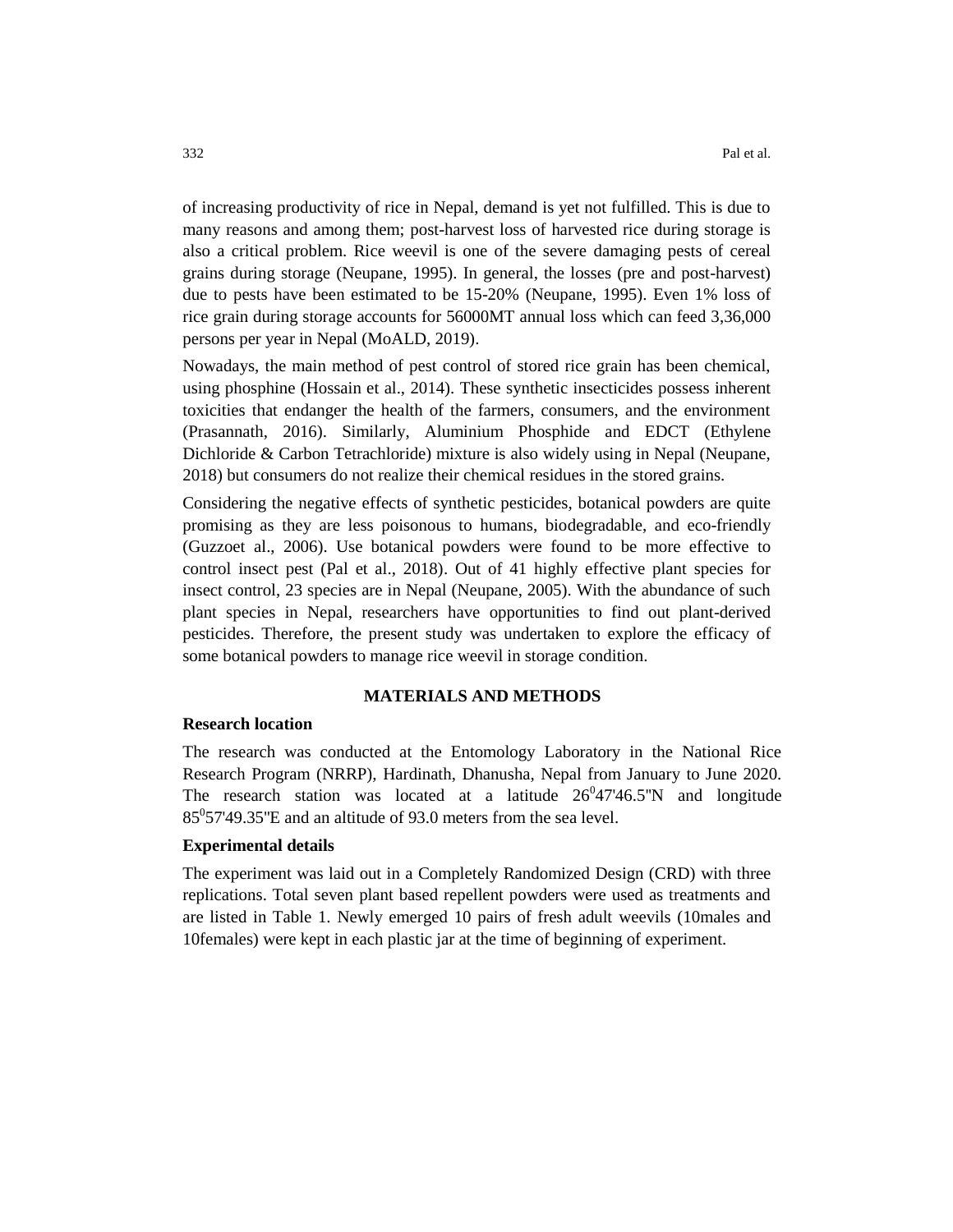| Powder                                 | Dose       |                      |  |
|----------------------------------------|------------|----------------------|--|
|                                        | $(g/kg \)$ | $(g/200gm \, grain)$ |  |
| <i>Acorus calamus</i> (rhizome powder) | 10         | $\mathfrak{D}$       |  |
| <i>Piper nigrum</i> (seed powder)      | 10         | $\mathfrak{D}$       |  |
| Curcuma longa (rhizome powder)         | 10         | $\mathfrak{D}$       |  |
| Azadirachta indica (kernel powder)     | 10         | $\mathfrak{D}$       |  |
| Zingiber officinale (rhizome powder)   | 10         | $\mathfrak{D}$       |  |
| Malathion powder 5% dust               | 2          | 0.4                  |  |
| <b>Untreated Control</b>               |            |                      |  |

Table 1. Experimental plant powders and application doses

As there were 7 treatments with 3 replications, a total of 21 plastic jars with screened holes on their lids were taken for the experiment. At first, 200gm of sterilized rough rice grains cv. Sambha Mansuli Sub-1 were kept in each jar with 2gm of prepared plant powders and were replicated thrice. As there were five botanicals with their three replications, altogether of 15 jars were maintained. In addition to this, 0.4gm Malathion powder (5% dust) was added to 3 jars as a standard check and also 3 jars were maintained having no powders as a control treatment. Then, 10 pairs (10 male & 10 female) of newly emerged adult weevils from the stock culture were released in each jar and their lids were covered tightly to prevent the escape of weevils. Females are identified based on their larger body size and shiny with an elongated rostrum. All the jars were placed in the laboratory at the room temperature.

## **Sampling and data observation**

The data were observed from the start of experiment and repeated at every 15 days interval up to 90 days. The population build up was recorded by counting the number of adults from whole 200 gm grain and damaged  $\&$  undamaged grain number by taking 10 gm grain as sample from each treatment.

## **Thousand-grain weight**

At every 15 days interval thousand grain weights was recorded with the help of a digital weighing balance (SF-400A).

## **Moisture content**

Moisture content of rice grains was recorded with the WILE-moisture meter device.

#### **Number of damaged and undamaged grains**

The number of damaged and undamaged grains was examined by taking a 10 gm random sample from each treatment.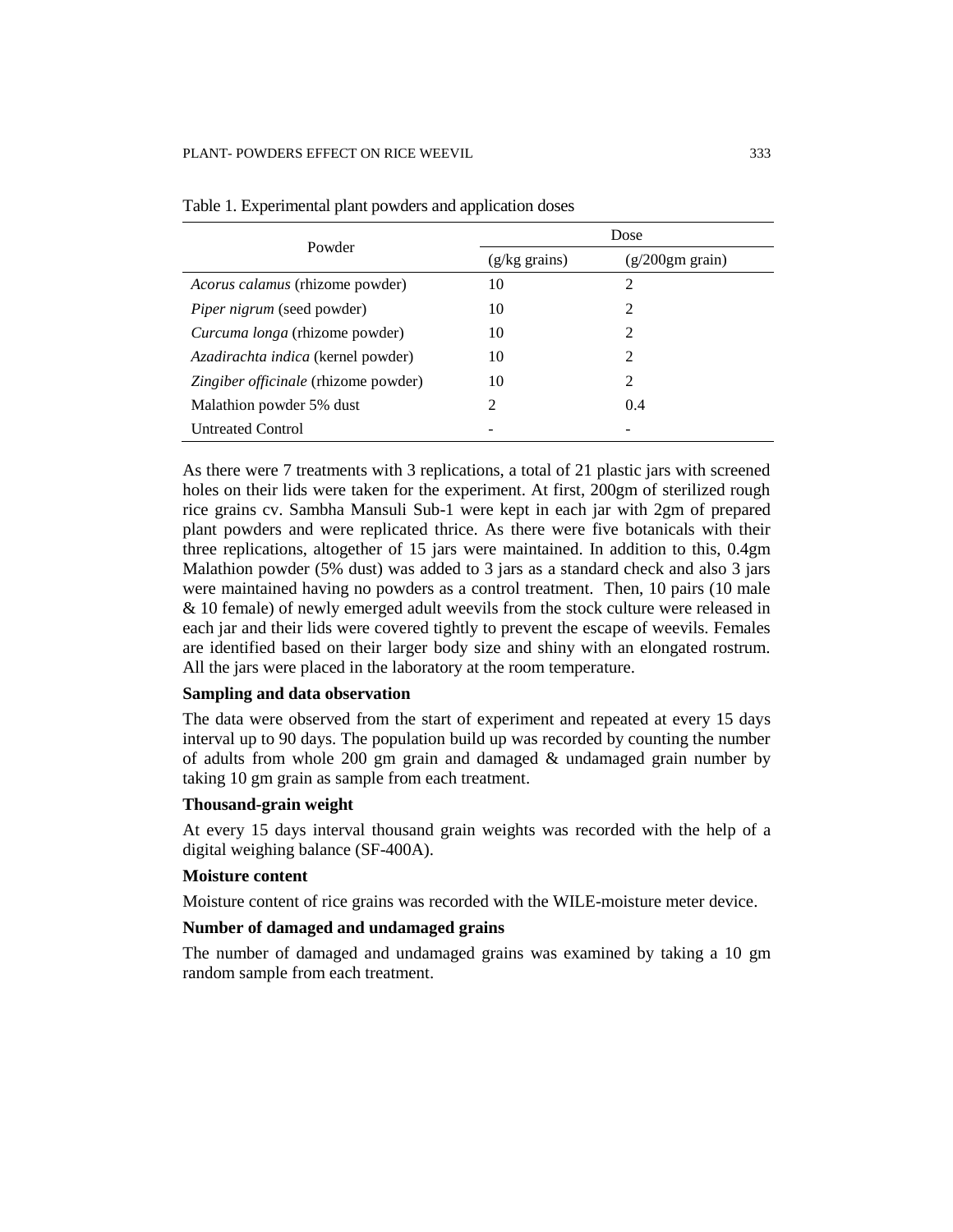#### **Weight of damaged and undamaged grains**

The weight of damaged and undamaged grains was taken with the help of a digital weighing balance (SF-400A).

### **Percentage of damaged and undamaged grain**

The percentage of damaged and undamaged grain was taken (Enbakhare and Lawogbomo, 2002) by the following formulae.

$$
Damage(\%) = \left(\frac{Na}{Tn}\right) \times 100
$$

$$
Undamage(\%) = \left(\frac{Nu}{Tn}\right) \times 100
$$

 $.11.$ 

Where,

Nd: No. of damaged grains

Nu: No. of undamaged seeds

Tn: Total number of seeds

## **Weight loss percentage**

The weight loss percentage of seeds was calculated (Lal, 1998) by using the count and weight method and the formula is,

$$
Weightloss(\%) = [\frac{UNd - DNu}{\{U(Nd + Nu)\}}] \times 100
$$

Where,

D: Weight of damaged seeds

U: Weight of undamaged seeds

Nd: No of damaged seeds

Nu: Number of undamaged seeds

#### **Weevil population count**

The number of both live and dead weevil was counted from total 200 gm rice grains.

#### **Room temperature and relative humidity**

The temperature and relative humidity of the laboratory were recorded every day with a Thermo-Hygrometer device.

#### **Statistical analysis**

Data were subjected to analysis of variance (ANOVA) to evaluate the significance of treatment effect. R-STUDIO software was used for analysis of data, and mean comparisons was done by using Duncan's Multiple Range Test (DMRT) at 5% level of significance.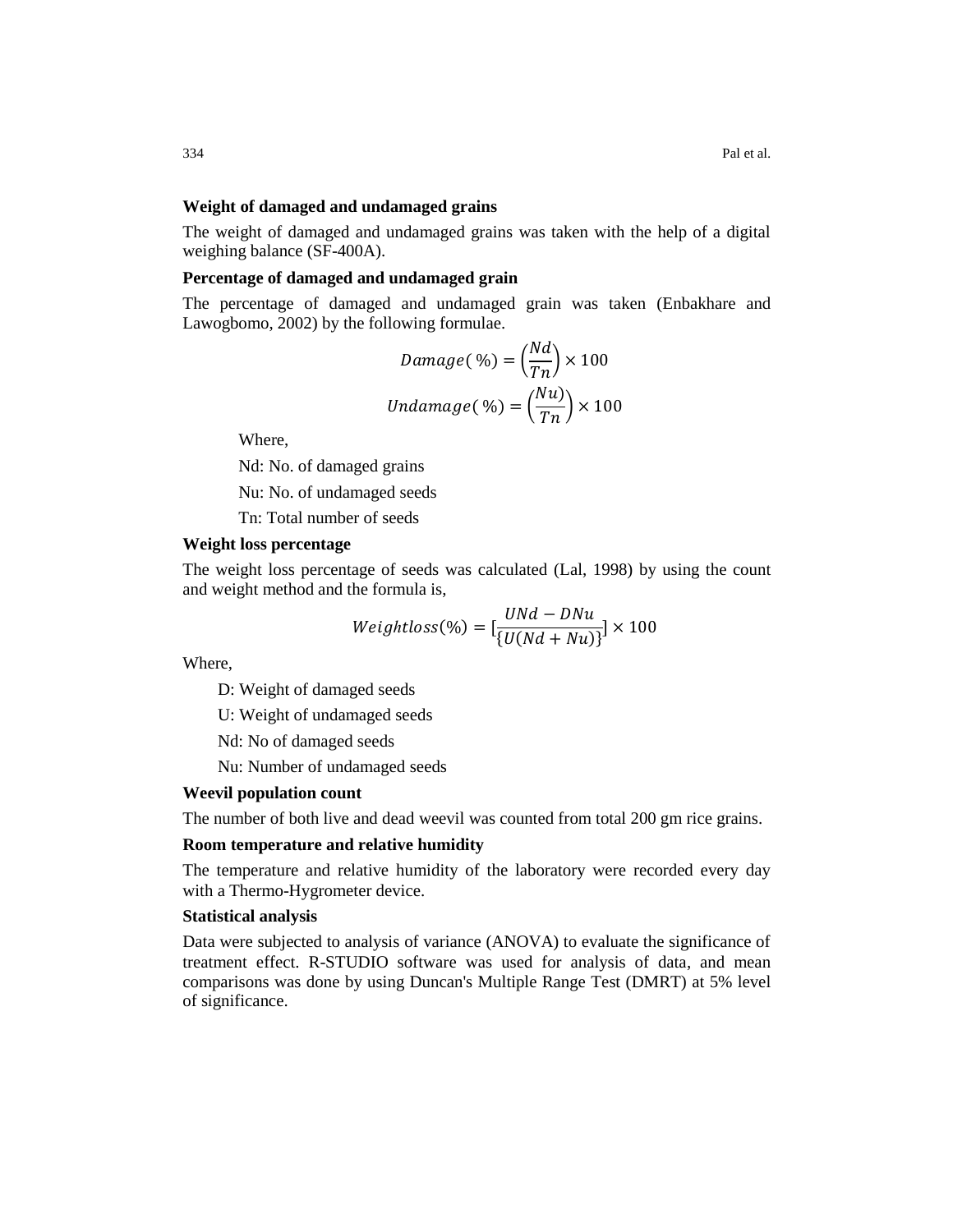#### **RESULTS AND DISCUSSION**

#### **Effect on mean grain damage (number basis)**

The mean grain damage percent (number basis) with plant powders was significantly different ( $p<0.05$ ) among the treatments over 90 days after treatment. The highest grain damage percent was in untreated control (1.75%) followed by *C. longa* (1.42%) and the lowest in Malathion (0.94%) followed by *A. calamus* (1.15%). The damage of *A. calamus* was statistically at par with *P. nigrum* (1.20%) and *A. indica* (1.24%) while damage of *C. longa* was at par with *Z. officinale* (1.34%). However, damage effects of *P. nigrum, A. indica* and *Z. officinale* were not statically different (Table 2).

## **Effect on mean grain damage percentage (weight basis)**

The mean grain damage percent (weight basis) with plant powders was significantly different  $(p<0.05)$  among the treatments over 90 days after treatment. The highest grain damage percent was in untreated control (1.92%) followed by *C. longa* (1.57%) and the lowest in Malathion (1.00%), followed by *A. calamus* (1.22%). The damage of *A. calamus* was statically at par with *P. nigrum* (1.30%) and *A. indica* (1.35%) while damage of *C. longa* was at par with *Z. officinale* (1.46%). However, damage effects of *P. nigrum, A. indica* and *Z. officinale* were not statically different (Table 2).

## **Effect on mean weight loss percentage**

The mean weight loss percent with repellent powders was significantly different (p<0.05) between various treatments over 90 days after treatment. The highest weight loss percent was in untreated control (1.19%) followed by *C. longa* (1.01%) and the lowest in Malathion (0.74%), followed by *A. calamus* (0.84%). The weight loss of *A. calamus* was statically at par with *P. nigrum* (0.91%), *A. indica* (0.92%) and also with Malathion while weight loss of *C. longa* was at par with *Z. officinale* (0.97%). However, weight loss percent of *P. nigrum, A. indica* and *Z. officinale* were not statically different (Table 2).

#### **Effect on the mean number of live weevils**

The mean number of live weevils population with plant powders was significantly different ( $p<0.05$ ) among the treatments over 90 days after treatment. The highest number of live weevils was in untreated control (7.68) followed by *C. longa* (4.92) and *Z. officinale* (4.46) while the lowest in Malathion (0.67%) followed by *A. calamus* (1.54), *P. nigrum* (2.71) and *A. indica* (3.35). However, weight loss of *P. nigrum* was statically at par with *A. indica* and similarly *C. longa* with *Z. officinale*  (Table 2).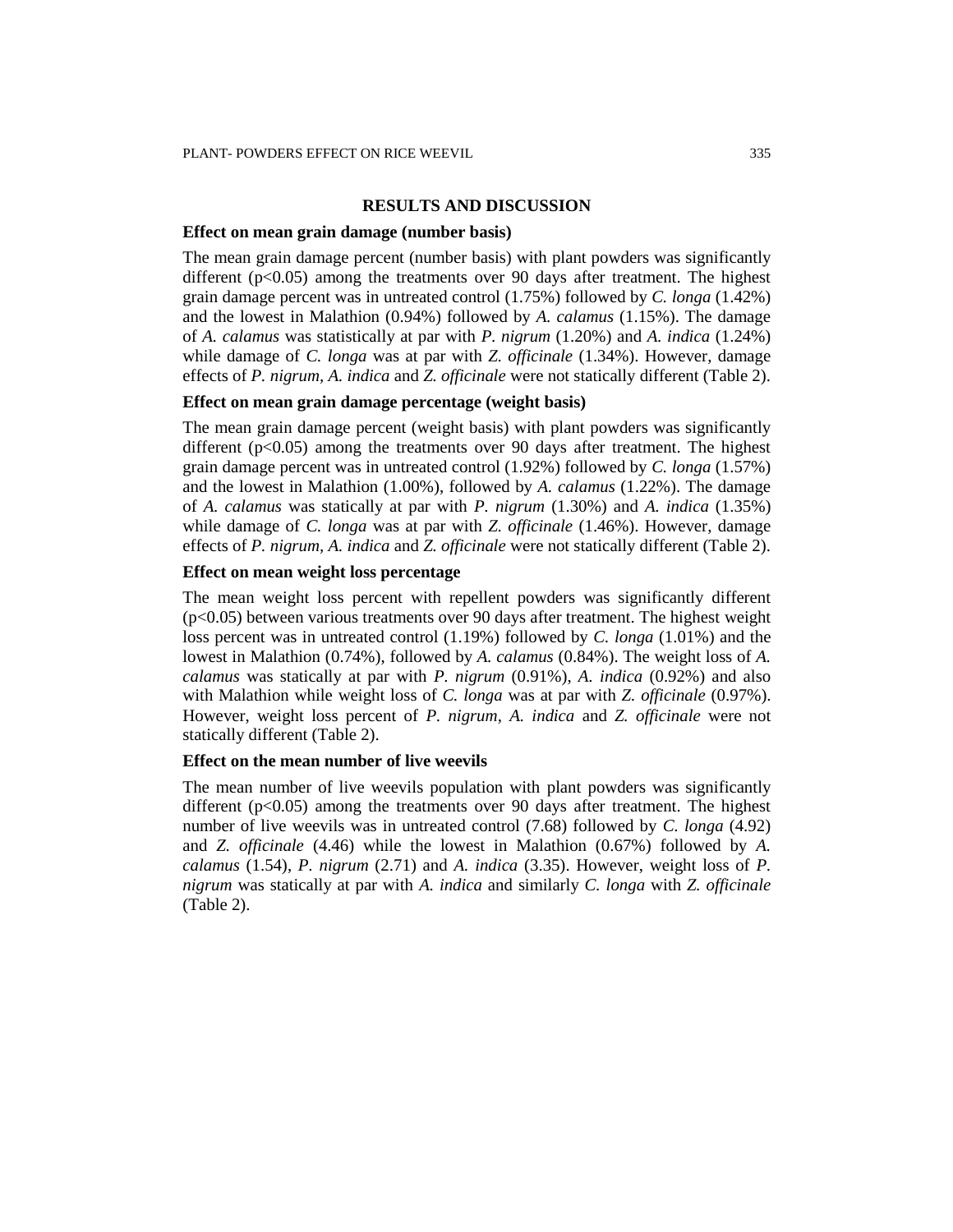| <b>Treatments</b>            | Mean grain<br>damage %<br>(number basis) | Mean grain<br>damage %<br>(weight basis) | Mean<br>weight loss<br>$\%$ | Mean<br>number of<br>live weevils |
|------------------------------|------------------------------------------|------------------------------------------|-----------------------------|-----------------------------------|
| A. calamus (10gm/kg)         | $1.15^d$                                 | $1.22^d$                                 | $0.84^{\text{de}}$          | $1.54^d$                          |
| P. nigrum $(10gm/kg)$        | 1.20 <sup>cd</sup>                       | 1.30 <sup>cd</sup>                       | 0.91 <sup>cd</sup>          | $2.71^\circ$                      |
| C. $longa(10gm/kg)$          | $1.42^{b}$                               | $1.57^{b}$                               | 1.01 <sup>b</sup>           | $4.92^{b}$                        |
| A. <i>indica</i> $(10gm/kg)$ | 1.24 <sup>cd</sup>                       | $1.35^{cd}$                              | 0.92 <sup>cd</sup>          | $3.35^{\circ}$                    |
| Z. officinale (10gm/kg)      | $1.34^{bc}$                              | $1.46^{bc}$                              | 0.97 <sup>bc</sup>          | $4.46^{b}$                        |
| Malathion 5% (2gm/kg)        | $0.94^e$                                 | $1.00^e$                                 | $0.74^e$                    | $0.67^e$                          |
| Untreated control            | $1.75^{\rm a}$                           | $1.92^{\text{a}}$                        | 1.19 <sup>a</sup>           | 7.68 <sup>a</sup>                 |
| $SEM(\pm)$                   | 0.062                                    | 0.062                                    | 0.031                       | 0.491                             |
| CV(%)                        | 7.98                                     | 8.53                                     | 6.41                        | 10.9                              |
| $p$ - value                  | < 0.001                                  | < 0.001                                  | < 0.001                     | < 0.001                           |
| Significance                 | S                                        | S                                        | S                           | S                                 |

Table 2. Effect of rice weevil on grain damage, weight loss and live weevil population (Mean Over 90 days) with plant based repellent powders in 2020

Among all the tested repellent powders, *A. Calamus* caused the minimum damage with less weevil population buildup which is in line with Tiwari et al. (2018) who found that use of *A. calamus* (rhizome powder) against weevil on stored grains was the best which resulted in the least grain damage percent and weight loss percent than other botanical powders. These powders can cause suffocation which leads to the death of storage insect pests (Asawalam et al., 2012) and is also supported by Yao et al. (2008) who found that *A. calamus* contains a bioactive compound (β-asarone) which shown insecticidal properties and responsible for weevil mortality. Similarly, Gyawali and Kim (2009) observed that *A. calamus* rhizome contains 7493.59 ml/kg of volatile compounds and among which 46.78% was β-asarone compounds.

The pungent substance found in the black pepper extract "Piperine" and the principal component of cinnamon flavor "cinnamaldehyde" are reported to possess insecticidal activities (Huang  $\&$  Ho, 1998). The main components of the turmeric plant which act as insect repellent are turmerone and ar-turmerone (Tripathi et al., 2002). Similarly, *Azadirachtin* is a natural antifeedant, sterilant, and insect growth regulator that is found in the kernel of neem and has a negative influence on feeding, mating, molting, and fecundity of insects (Hummel et al., 2012). *Z. officinale* contains geranial, αzingiberene, α-farnesene, and neral as the main bioactive compounds (Franz et al., 2011) and was less effective because of thicker exoskeleton of weevil which afforded them to tolerate the active compounds in *Z. officinale* (Olajire et al., 2015).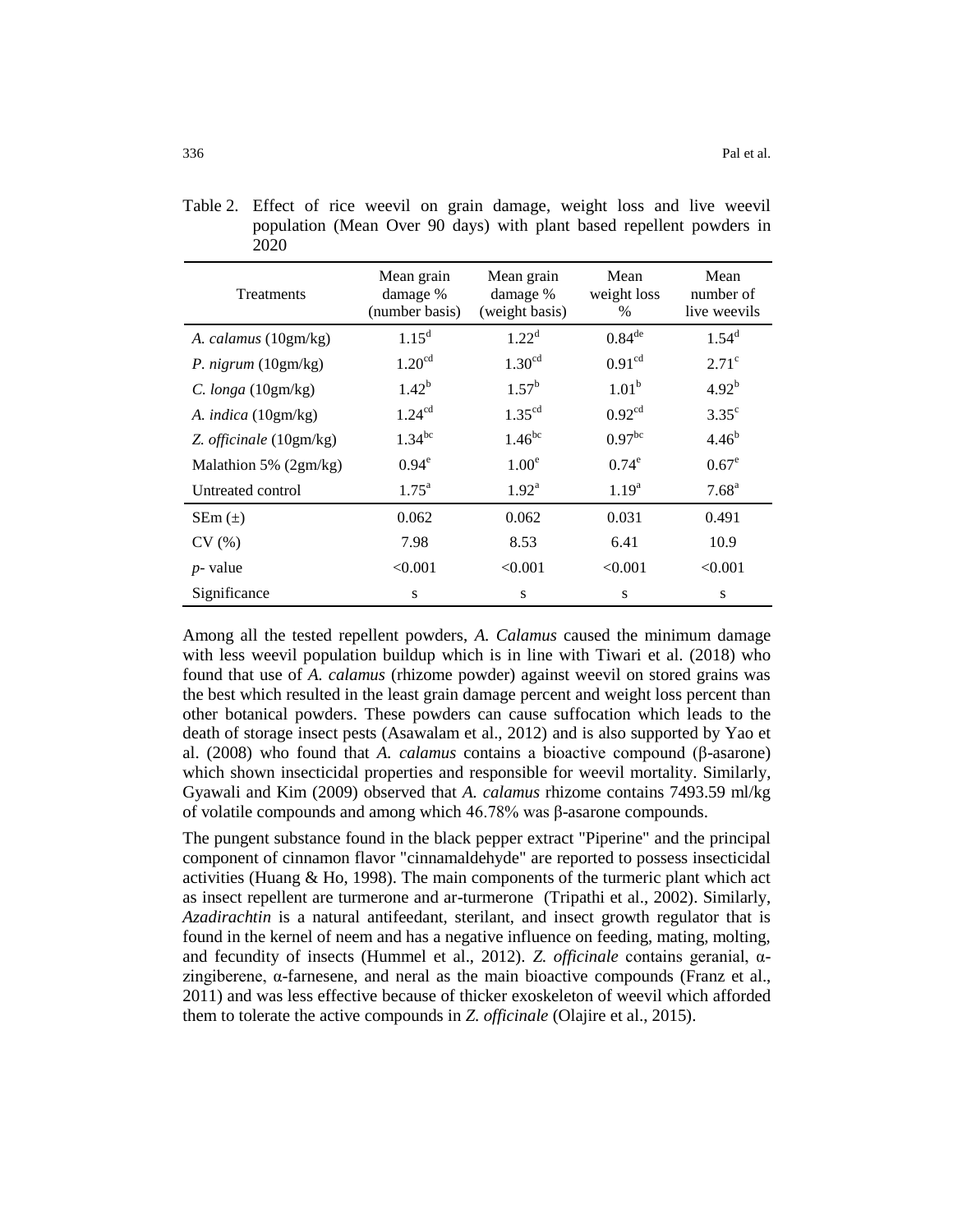In the present context, the main method of pest control of stored rice grain has been chemical, using phosphine (Hossain et al., 2014). The chemical Aluminium Phosphide can be used only in airtight containers to make it effective (Neupane, 2018) which may not be available in traditional handmade storage structures in the rural areas of Nepal. Besides this, the use of recommended chemical fumigants is either expensive, not available to everywhere and can cause toxicity to users as well as leads to residual pollution to the environment (Benhalima et al., 2004). Due to this, Nepalese government has been banned several chemical pesticides that used either in the field or during storage. Therefore, resource-poor farmers can use *A. calamus* as botanical powders to control rice weevil during the storage period.

## **CONCLUSION**

The rice weevil is one of the severe damaging pests of rice that causes grain losses in the storage condition. Losses of agricultural commodities during the post-harvest period have been considered a major problem in Nepal. *A. calamus* (rhizome powder) was found to be the most effective, next to chemical followed by *P. nigrum* (seed powder), *A. indica* (kernel powder) and *Z. officinale* (rhizome powder) in the reduction of grain damage percent, weight loss percent and live adult weevil population during storage. It can be recommended to use with the stored grain products.

#### **REFERENCES**

- Asawalam, E.F., Ebere, U.E. and Emeasor, K.C. (2012). Effect of some plant products on the control of rice weevil *Sitophilus oryzea* (L.) Coleoptera: Curculionidae. *Journal of Medicinal Plants Research,* 6(33): 4811-4814.
- Benhalima, H., Choudhary, M.Q., Millis, K.A. and Price, N. (2004). Phosphine resistance in stored-product insect collected from various grain storage facilities. *Journal of Stored Product Research*, 40(3): 241-249.
- CBS. (2017). Share of Agriculture GDP in Nepal. Central Bureau of Statistics, Thapathali, Kathmandu, Nepal.
- Franz, A.R., Knaak, N. and Fiuza, L.M. (2011). Toxic effects of essential plant oils in adult *Sitophilus oryzae* (Linnaeus) (Coleoptera, Curculionidae). *Revista Brasileira de Entomologia,* 55(1): 116-120.
- Guzzo, E.C., Tavares, M.A.G.C. and Vendramim, J.D. (2006). Evaluation of the insecticidal activity of aqueous extracts of *Chenopodium spp*. in relation to *Rhyzopertha dominica* (Fabr.) (Coleoptera: Bostrichidae). In Proceedings of the 9th International Working Conference on Stored-Product Protection, Brazil. Pp. 926-930.
- Gyawali, R. and Kim, K.S. (2009). Volatile organic compounds of medicinal values from Nepalese *Acorus calamus* L. Kathmandu University. *Journal of Science, Engineering and Technology,* 5(2): 51-65.
- Hossain, F., Lacroix, M., Salmieri, S. and Follett, P.A. (2014). Basil oil fumigation increases radiation sensitivity in adult *Sitophilus oryzae* (Coleoptera: Curculionidae). *Journal of Stored Products Research*, 59: 108-112.